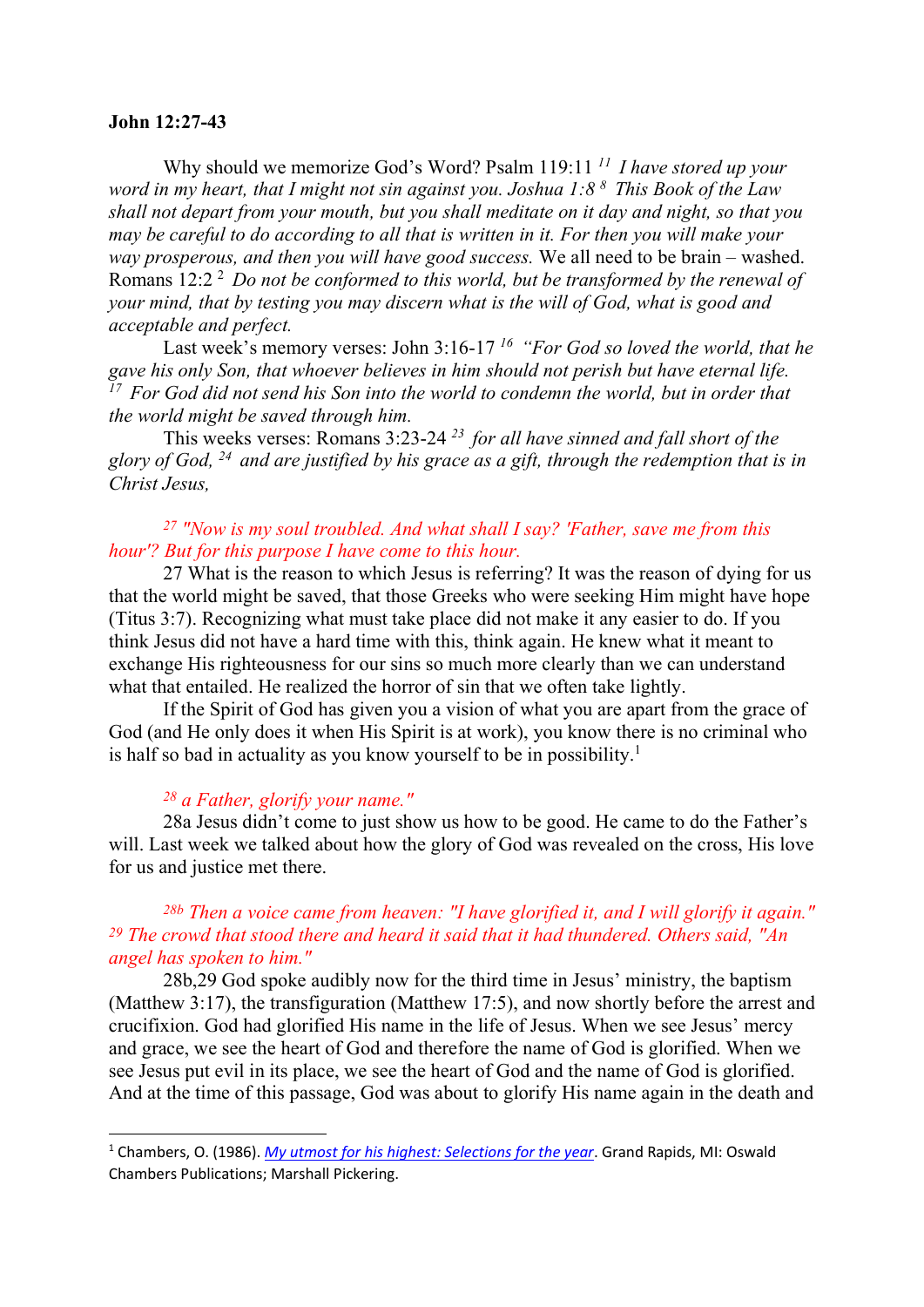resurrection of Jesus. There we see the heart of God so clearly. We see sin meeting its just punishment. We see mercy and grace as we place our sins there (Psalm 85:10). We see faithfulness and righteousness as Jesus walked forth from the tomb. God had indeed glorified His name in the life of Jesus and was about to glorify it again.

### <sup>30</sup> Jesus answered, "This voice has come for your sake, not mine.

30 Jesus had the faith and conviction to know the Father would help Him finish His task (Psalm 22:24). He did not need the assurance of the voice from heaven. We are the ones that benefit from it, those of us who wonder if God will help us through to the end. It was for us who wonder if our lives could possibly glorify God. If you wonder if you will finish strong and bring glory to His name, then it is for your benefit (Philippians 1:6). Will you take it personally?

#### $31$  Now is the judgment of this world; now will the ruler of this world be cast out.

31 Remember John's similar application in the verses that follows his most famous, 3:16. "He who does not believe is condemned already" (John 3:18). This does not mean that they are suffering the agonies of hell and that they will never face a future judgment before the throne of God. It means that their current actions result in a final outcome.

 The cross is the dividing line in history. On one side is Satan buffeting God's creation and only a few prophetic words of the hope of God's future intervention. On the other is victorious Jesus whose selfless act has defeated our enemy, freeing us from the fear of Satan's power (Hebrews 2:15), and pouring out His Holy Spirit to indwell all who will come to receive Him (John 14:23).

## $32$  And I, when I am lifted up from the earth, will draw all people to myself."  $33$  He said this to show by what kind of death he was going to die.

32,33 Jesus was probably referring to the beginning of one of Isaiah's suffering servant songs. It begins in Isaiah  $52:13$ . <sup>13</sup> Behold, my servant shall act wisely; he shall be high and lifted up, and shall be exalted. (ESV) It goes on to tell of the brutality of the cross and of a savior who will bear our sins and heal us. That is clear from the next verse. Isaiah's song concludes with The Righteous One sharing with us the spoils of the victory, pointing to the outpouring of the Holy Spirit as a result of His suffering. Jesus draws all but not all will respond (John 1:9).

 Even now It is working. That unfathomable love that is just and righteous, yet merciful and loving. Its cords are going out to you as you hear this. How could God love us to that extent? Why would He want to draw us into fellowship with the holy Trinity? It is so gracious and loving that we tend to guard our hearts against taking it all in. That is because we know it should elicit a response like Mary's in the first part of this chapter.

## $34$  So the crowd answered him, "We have heard from the Law that the Christ remains forever. How can you say that the Son of Man must be lifted up? Who is this Son of Man?"

34 It is true. Isaiah said the Messiah would reign on David's throne and over his kingdom forever (Isaiah 9:6,7). But later in Isaiah he wrote of the suffering servant. That is why the crowd wanted Jesus to explain the apparent contradiction. Who is the one who does all this suffering? They wanted the Second Coming to be the first coming.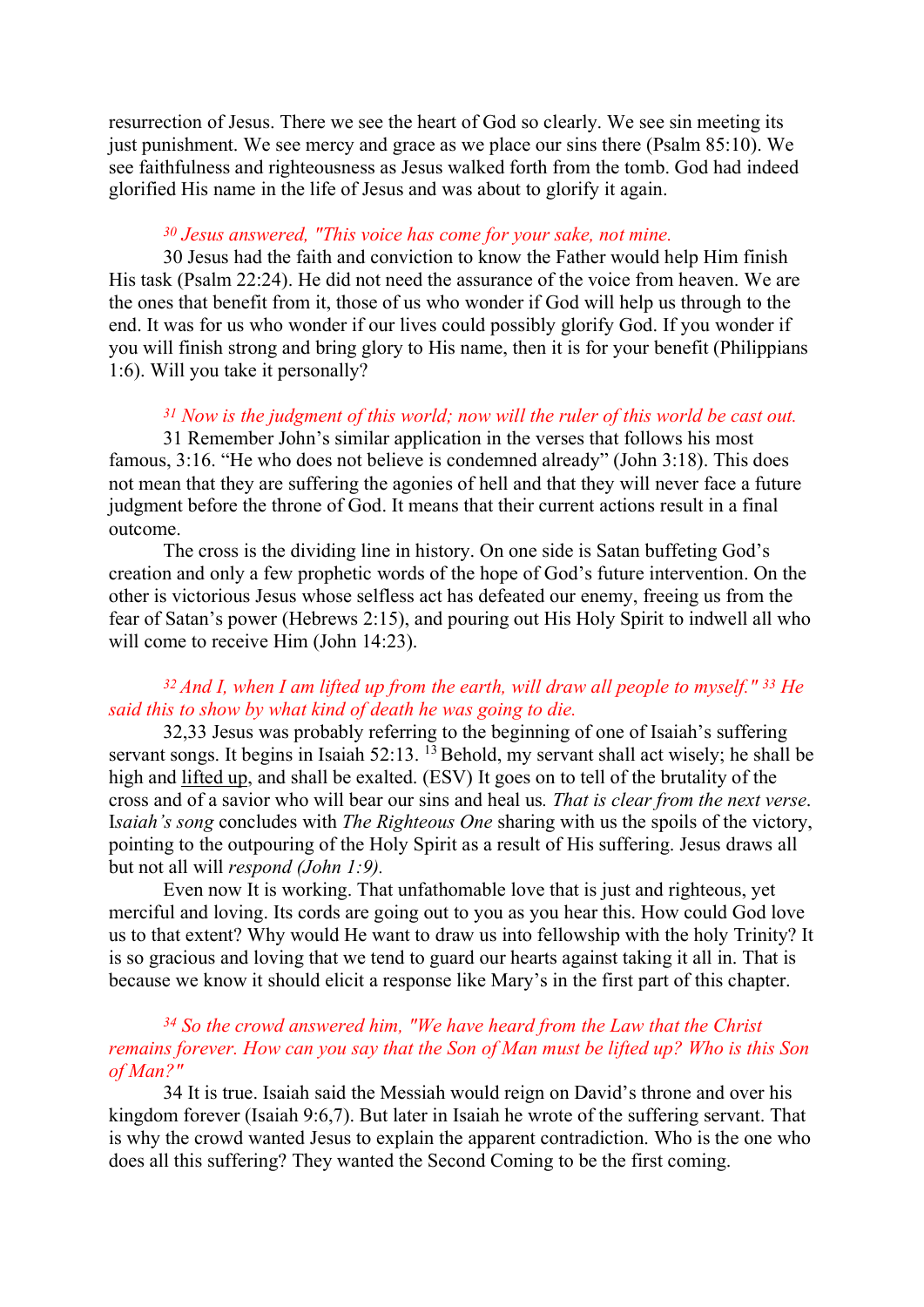# $35$  So Jesus said to them, "The light is among you for a little while longer. Walk while you have the light, lest darkness overtake you. The one who walks in the darkness does not know where he is going.

35 Jesus declared Himself to be the Light of the World earlier in His ministry (John 9:5). John saw Him as light coming into the world to illuminate everyone's way (John 1:9). Jesus was saying that His time with them was about up. They needed to open their hearts now and receive what He was teaching them, not try to enter into debates. The God given opportunity was there. Do not ignore the pleadings of God.

# <sup>36</sup>While you have the light, believe in the light, that you may become sons of light." When Jesus had said these things, he departed and hid himself from them.

36 After Jesus was no longer among them it would be harder to believe. Persecution by the Jewish leaders would cause some to think twice. This was their opportunity to connect with Jesus in a way that we who have lived since just dream about. He hid Himself as the crowds' sentiments were shifting against Him. More teaching would make them even more accountable to God.

<sup>37</sup> Though he had done so many signs before them, they still did not believe in him,  $38$  so that the word spoken by the prophet Isaiah might be fulfilled: "Lord, who has believed what he heard from us, and to whom has the arm of the Lord been revealed?" 39 Therefore they could not believe. For again Isaiah said,  $40$  "He has blinded their eyes and hardened their heart, lest they see with their eyes, and understand with their heart, and turn, and I would heal them."

37-40 How could anyone do more, and how could they expect more? The words of the prophets were coming to pass. He was despised and rejected by men (Isaiah 53:3). There is not an easy answer to the sovereignty of God and the free will of men. The human mind would like three bullet points that makes it all understandable. We do not particularly enjoy a mystery when it comes to theology, but that is what it is. The Word clearly teaches that we are all drawn to Jesus, all illuminated by Jesus, grace enables all, and all are free to decide (John 1:9, 10:9).

#### $41$  Isaiah said these things because he saw his glory and spoke of him.

41 The prophets caught glimpses of what was to come and wondered about the details while wishing they could live in the time their visions would come to pass (1 Peter 1:10-11).

# $42$  Nevertheless, many even of the authorities believed in him, but for fear of the Pharisees they did not confess it, so that they would not be put out of the synagogue;  $43$ for they loved the glory that comes from man more than the glory that comes from God.

42,43 Secret believers know they are witnessing the truth and yet cling to being accepted by men. The text clearly tells us why. They are more concerned about what man thinks than what God thinks. What a hindrance this love for the praise of man can be!

 Our passage began with Jesus' decision to be rejected and murdered to save those Greeks that represent the lost world. What was His motivation? It was to show us God's heart, which is longing to bring us into a relationship with Him, filling us with His Spirit. The passage ends with the world deciding they would not stand up for Jesus and an honest report of their motivation: the praise of man. Our hearts are evil. These are the two